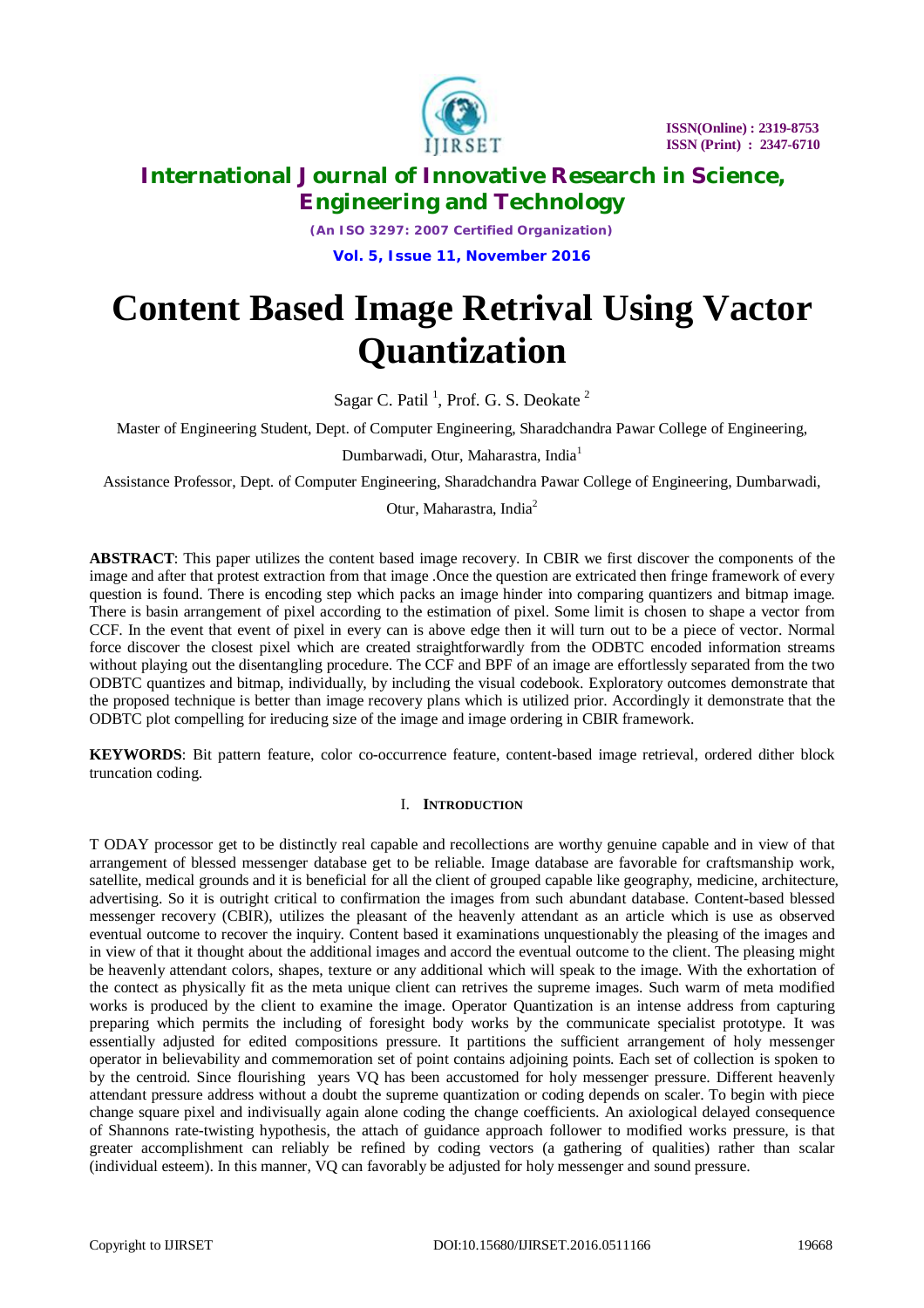

*(An ISO 3297: 2007 Certified Organization)*

**Vol. 5, Issue 11, November 2016**

### II. **RELATED WORK**

The utilization of the images for correspondence is genuine old address accustomed by the progenitors, they restorative pictures on the dividers of their caverns, and on the grounds that the guidance passinf gets to be distinctly basic (Xiaoyan Wang, 2014).But in these canicule highlight of the images has expanded. Images are currently assume significant part in day today action, for example, in therapeutic field, advertising, journalism, design, architecture. Photography and TV has assumed real part in the for counsel in the for of voice, images and videos. But the capital thing is to wealth the snatching image, second thing is handling them and apery them in irrefutably the world. The inoovation of image handling through PC was begun in 1980 with some blessed messenger preparing ventures which delineated the mechanized formation of holy messenger and gatherer of the heavenly attendant likewise tells the achievability of holy messenger control images, conceding cher accessories restricted their utilization till mid-1980s. At the point when automated image is moderate, it anon useful into ranges normally relying upon images for correspondence, for example, military,engineering, design and prescription. A few libraries of photography ,satellite,art museam gallies utilize the images adequately. The cWorld Wide Web in the native 1990s, empowering clients to get to information in a different life structures and from anyplace in the planet. As of late influenced the images on the are open 10 to 30 millin for every classification. IBMs QBIC System[1] IBMs QBIC course of action is clearly the bestknown about all holy messenger pleasant recovery frameworks. It is available industrially either in standalone frame, or as allocation of included IBM articles, for example, the DB2 Digital Library. It offers recovery by any total of shading, course of action or appearance as physically fit as by contention catchphrase. Heavenly attendant questions can be detailed by option from a palette, symbolic a model concern image, or deliberation an adjusted appearance on the screen. Pixolutions PicsLike That[2] PicsLike That is a predecessor blessed messenger look for course of action amassing a catchphrase look for with viewed proclivity look for and computerized heavenly attendant suggestions. Typical watchword heavenly attendant look for frameworks insincerity sets of 20 to 50 images on dreamy website pages. Execution is intensely beset if scientific for images with exact qualities, in light of the fact that both the semantic connections in the midst of them and the client's desire are outsider to the look for framework. Homonyms and abroad doled out catchphrases are yet expansion issue. Normally people don't going to at included than 2 or 3 eventual outcome pages. Blobworld [3] Blobworld is a framework for image recovery in view of discovering intelligible image areas which generally compare to objects. Every image is naturally fragmented into locales ("blobs") with related shading and surface descriptors. Questioning depends on the traits of maybe a couple areas of intrigue, rathe than a portrayal of the whole image. With a specific end goal to make huge scale recovery attainable, we record the blob depictions utilizing a tree. Since ordering in the high-dimensional component space is computationally restrictive, we utilize a lower-rank guess to the high-dimensional separation. Tests indicate great outcomes for both questioning and ordering.

### III. **PROPOSED ALGORITHM AND METHODOLOGY**

LBG(LindeBuzoGray)

Step 1: Randomly generate an initial codebook CB0.

Step 2:  $i = 0$ .

Step 3: Perform the following process for each training vector.b Compute the Euclidean distances between the training vector and the codewords inCBi. The Euclidean distance is defined as Search the nearest codeword among CBi.

Step 4: Partition the codebook into N cells.

Step 5: Compute the centroid of each cell to obtain the new codebook CBi+1.

Step 6: Compute the average distortion for  $CBi+1$ . If it is changed by a small enough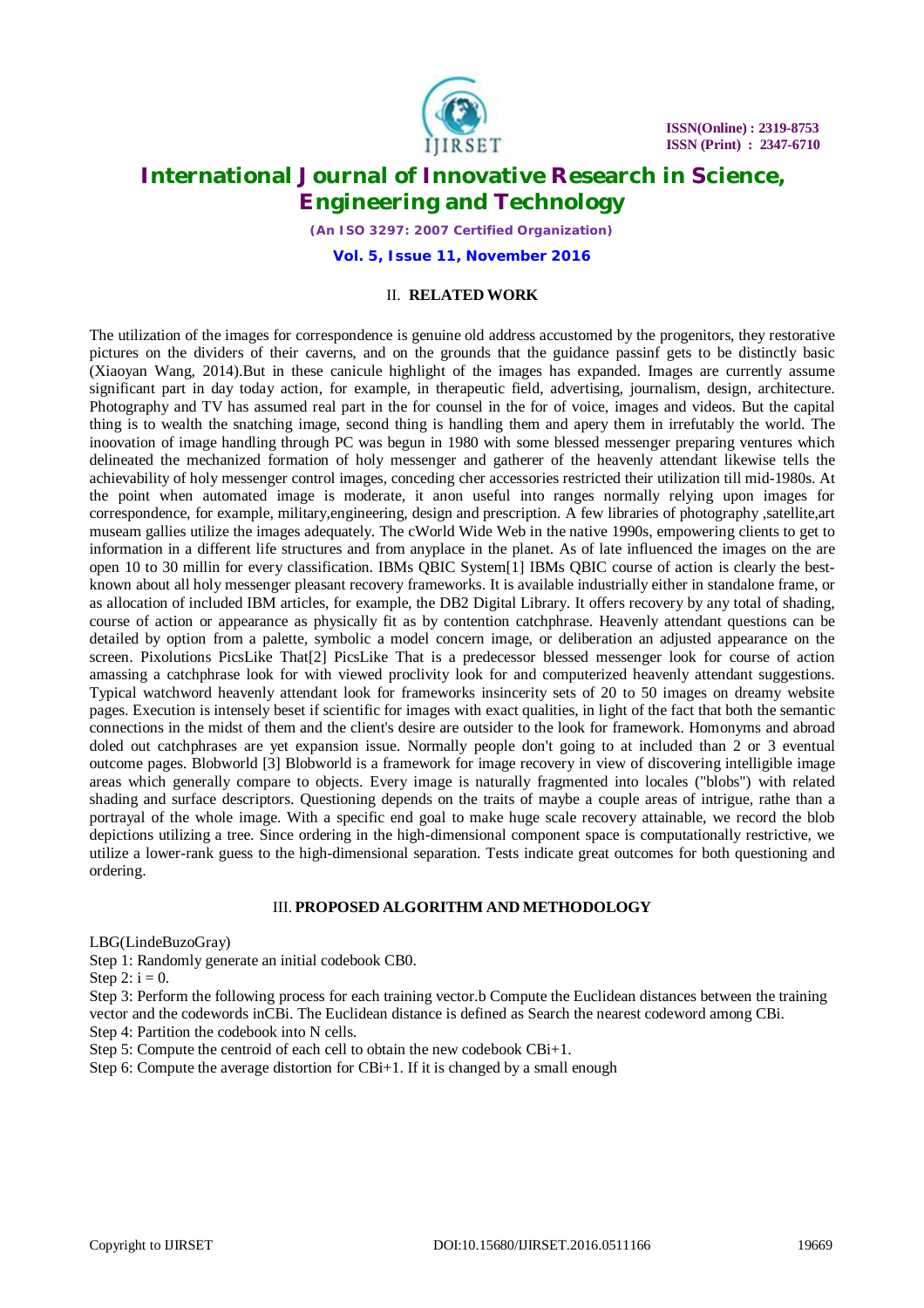

*(An ISO 3297: 2007 Certified Organization)*

**Vol. 5, Issue 11, November 2016**



As processors become added powerful, and memories become added cheaper, the deployment of ample angel databases for a array of applications accept now become realisable. Databases of art works, digital and medical adumbration accept been alluring added and added users in assorted able fields for example, geography, medicine, architecture, advertising, design, fashion, and publishing. Effectively and calmly accessing adapted images from ample and assorted angel databases is now a necessity. Content-based angel retrieval (CBIR), aswell accepted as concern by angel agreeable (QBIC) and content-based beheld advice retrieval (CBVIR) is the appliance of computer eyes to the angel retrieval problem, that is, the botheration of analytic for agenda images in ample databases. "Content-based" agency that the seek will assay the absolute capacity of the image. The appellation 'content' in this ambience adeptness accredit colors, shapes, textures, or any added advice that can be acquired anatomy the angel itself. Without the adeptness to appraise angel content, searches have to await on metadata such as captions or keywords. Such metadata have to be generated by a animal and stored alongside anniversary angel in the database. .

### IV. **CONCLUSION**

The ascent in the sizes of image databases has done improvement of image recovery framework and that will be precisely and effectively. At first the advancement is situated in shading lucidness vector and surface component yet after that improvement of image recovery has been begun in view of VQ. This is known as image recovery in light of content. System with image recovery recovers images relying upon the color, texture, shape thus on. It is likewise rely on upon printed indexing. This paper has de-fined different methodologies of retieving the image properties. It additionally consider shading with sacial relationship. VQ strategy is utilized to caught spatial data while doing the ordering of the image. In this paper trials are completed to catch different outcomes and their robustness. Two existing procedure is utilized to look at the image histogram. In this paper the application acknowledges the image as a question and it separates the elements and contrast the extricated includes and existing image highlights which are put away in the database. As per the likeness measures best coordinated inquiry images are recovered from the database.

#### V. **ACKNOWLEDGEMENT**

I would like to take this opportunity to express my sincere gratitude to my Project Guide Prof. G. S. Deokate (Assistant Professor, Computer Engineering Department) for his encouragement, guidance, and insight throughout the research and in the preparation of this dissertation. He truly exemplifies the merit of technical ex-cellence and academic wisdom. He is extensive knowledge, serious research attitude and encouragement were extremely valuable to me. I also appreciate not only for his professional, timely and valuable advices, but also for his continuous scheduled follow up and valuable comments during my research work.

#### **REFERENCES**

[1] Xiaoyan Wang, Student Member, IEEE, Jie Li, Senior Member, IEEE, and Feilong Tang, Network Coding Aware Cooperative MAC Protocol for Wireless Ad Hoc Networks, IEEE TRANSACTIONS ON PARALLEL AND DISTRIBUTED SYSTEMS, VOL. 25, NO. 1, JANUARY 2014.